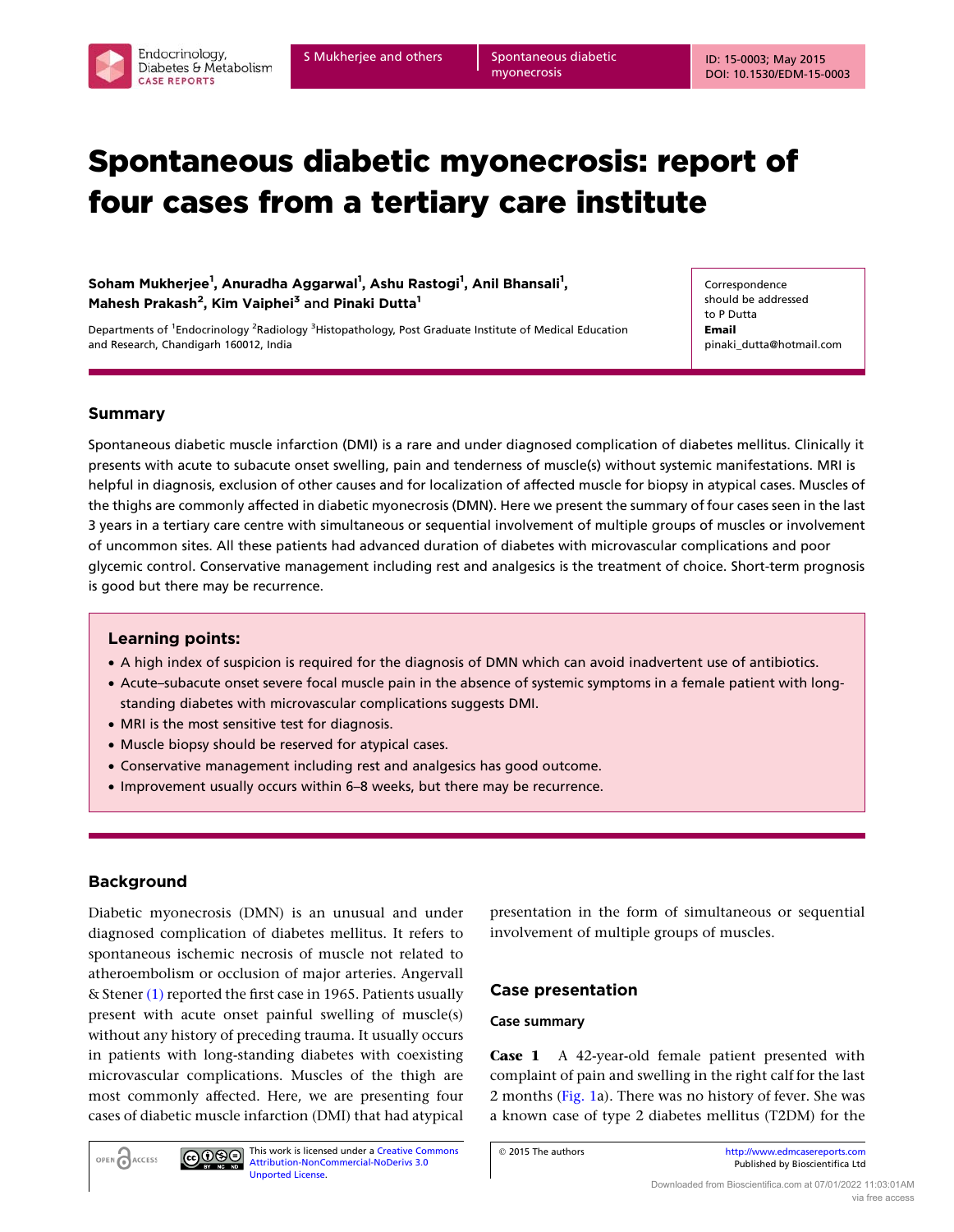<span id="page-1-0"></span>



#### Figure 1

(a) Swelling of the right calf muscle. (b) T2W fat-saturated MRI right leg (axial view) showing diffuse hyperintensity of muscles of right calf. (c) MRI-STIR sequence (coronal view) showing abnormal hyperintense signal in the calf muscles. (d) (i) Low power photomicrograph (H&E,  $140\times$ ) of muscle biopsy showing replacement fibrosis, fat infiltration, interfibre edema and myxoid stroma. There are variable amounts of lymphomononuclear cell infiltration forming focal aggregate. (ii) Medium power photomicrograph (H&E, 240 $\times$ ) showing degenerated muscle fibres, interfibre edema, myxoid stroma and foreign body-type of multinucleated giant cell (at upper part of the image).

last 11 years, hypertensive for the last 1 year and hypothyroidism for the last 2 months. Patient underwent hysterectomy 3 years back. There was no history of trauma, i.m. injection, arthralgia or other systemic symptoms. On examination, right leg was swollen, tender and indurated. On evaluation, patient had all microvascular complications of diabetes. Investigation revealed hemoglobin of 7 g/dl (11–15 mg/dl), total leucocyte count 10 200/mm<sup>3</sup> (4000–11 000/mm<sup>3</sup>), platelets  $293\times10^3/\mathrm{mm}^3$ , peripheral blood film suggestive of microcytic hypochromic red blood cell, urea 72 mg/dl (10–50 mg/dl), creatinine 3.2 mg/dl (0.5–1.2 mg/dl), HbA1c 8% (3.8–5.6%), thyroid-stimulating hormone (TSH) 10.8 μIU/ml (0.27–4.2 μIU/ml), thyroxine (T<sub>4</sub>) 6.98 μg/dl  $(4.8-12.7 \mu g/dl)$ , tri-iodothyronine  $(T_3)$  0.8 ng/ml (0.8–2.0 ng/ml), 24 h urinary protein 550 mg/day and CK 403.5 U/l (26–308 U/l). ANA, ANCA, RA factor, dsDNA, SSA/RO, SSB/LA, Sm, Sm/RNP, Scl70, Jo1 were negative and coagulation profile was normal. Fundus examination revealed hard exudates. Blood culture was sterile. Deep vein thrombosis (DVT) was excluded by compression ultrasonogram (USG). USG of the right leg was suggestive of diffuse thickening and increased echogenicity of skin and subcutaneous tissue along with marked swelling and hypoechogenicity of muscles without any localized collection. MRI right leg revealed thickening and edema of the skin/subcutaneous tissue with hyperintensity in muscles of all the compartments of the right leg in short tau inversion recovery (STIR) sequence (Fig. 1b and c). Electromyography (EMG) was suggestive of inflammatory myositis. Muscle biopsy (Fig. 1d) from right gastrocnemius was performed as calf muscle involvement is relatively uncommon in DMN. Patient was diagnosed to have DMN and was treated conservatively with paracetamol and tramadol with complete recovery within 6 weeks. The dose of levothyroxine was also optimized.

Case 2 A 48-year-old female, presented with pain and swelling over her left thigh for the last 3 months and over right thigh for the last 2 weeks (Fig. 2a). There was history of similar painful swelling over right thigh 1 year back which resolved spontaneously. She did not have constitutional symptoms. There was no history of antecedent trauma or i.m. injection. She was a known case of T2DM



#### Figure 2

(a) Swelling of muscle of right thigh. (b) T2W fat sat (coronal section) shows hyperintensity of muscle with subcutaneous edema. (c) Post contrast T1W (axial section) showing enhancement with necrotic areas in the muscle.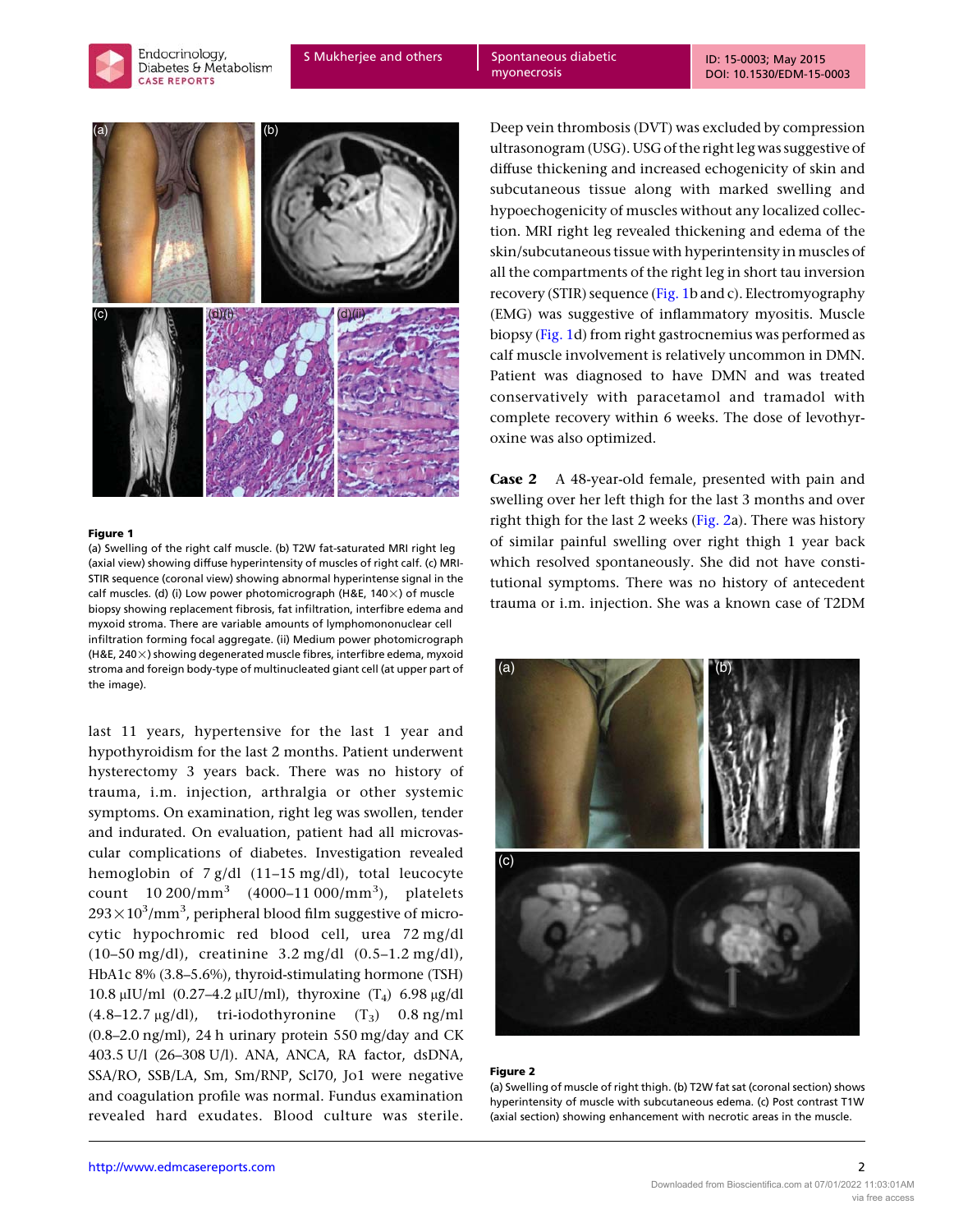

myonecrosis

for the last 24 years with neuropathy, retinopathy and nephropathy, and was on continuous ambulatory peritoneal dialysis for end stage renal disease. Her right and left thigh muscles were swollen and tender. Patient had hemoglobin of 7.1 g/dl, TLC of 14 900/mm $^3$ , creatinine 7.64 mg/dl. Coagulation profile was normal and workup for connective tissue disorder was negative. Colour Doppler study excluded deep vein thrombosis of lower limb. On USG, anterolateral muscles of bilateral thigh and anterolateral muscles of left leg were bulky and heterogonous. MRI performed 3 months prior, revealed bulky muscle group on medial aspect of left thigh with increased intensity on T2-weighted sequence. Post contrast study revealed heterogeneous enhancement with a small noncontrast enhanced necrotic region suggestive of myonecrosis [\(Fig. 2](#page-1-0)b and c). Insulin therapy was optimized and i.v. iron sucrose, vitamin  $B_{12}$  and erythropoietin were administered for anemia. She was managed conservatively with codeine and paracetamol for 6 weeks.

Case 3 A 51-year-old female patient presented with complaint of pain and swelling in her right thigh for the last 2 weeks (Fig. 3a). She had fever and there was no history of trauma or i.m. injection. She is a known case of T2DM for the last 12 years, hypertensive for the last 1 year and hypothyroid on levothyroxine replacement for last 3 years. She had similar history with involvement of the left thigh and left calf muscle 4 and 8 months back respectively. On examination, right thigh was swollen, tender and indurated. She had neuropathy, nephropathy



#### Figure 3

(a) Swelling of right thigh. (b) T2W fat-saturated MRI (coronal section) both thigh with hyperintensity in vastus medialis muscle of right thigh. (c) T1W MRI (axial section) of right thigh demonstrating post contrast enhancement of vastus medialis muscle with small areas of non-enhancement; features consistent with diabetic myonecrosis.

and proliferative retinopathy. Investigation revealed hemoglobin 10.9 g/dl, TLC 11 200/mm<sup>3</sup>, platelets  $245 \times 103/\text{mm}^3$ , peripheral blood film suggestive of microcytic hypochromic red blood cell, urea 28 mg/dl, creatinine 1.0 mg/dl, HbA1c 11.2%, TSH 9.59  $\mu$ IU/ml, T<sub>4</sub> 7.98  $\mu$ g/dl, T<sub>3</sub> 1.02 ng/ml and CK 1281 U/l. Rheumatologic work-up was negative and coagulation profile was normal. 24 h urinary protein excretion was 642 mg/day. DVT was excluded by compression USG. USG right thigh showed generalized hypoechogenecity in the quadriceps muscles without any evidence of collection. MRI bilateral thigh revealed diffuse ill-defined intramuscular (right more than left) heterogeneous, intermediate to increased T2WI-IR (inversion recovery) and reduced T1 intensity, and significant contrast enhancement to suggest inflammatory etiology (Fig. 3b and c). There was involvement of the entire length of muscles of anteromedial compartment of the right thigh with dispersed areas of low intensity post contrast – suggestive of necrosis along with overlying subcutaneous fat edema – infiltration, while there was much limited involvement of muscles of medial compartment of the left thigh. The MRI features were consistent with the diagnosis of DMN. The patient was managed conservatively and doses of insulin and levothyroxine were optimized.

Case 4 A 43-year-old female patient, known case of T2DM and hypertension for last 9 years, presented with complaint of pain and swelling over right thigh for the last 2 months. She had similar history of pain and swelling of left thigh 1 year back which got relieved spontaneously. She had diabetic kidney disease and was dialysis dependent. There was diffuse swelling over lateral aspect of her right thigh which was tender. Investigation revealed hemoglobin of 6.2 g/dl, normal total leucocyte count, urea 102 mg/dl, creatinine 5.7 mg/dl, HbA1c 7.1% and CK 113.5 U/l. Autoimmune markers including ANA, dsDNA, SSA/RO, SSB/LA, Sm, Sm/RNP, Scl70, Jo1 were negative. DVT was excluded by compression USG. USG right thigh revealed generalized hypoechogenecity in the quadriceps muscles without any evidence of collection. The MRI thigh was suggestive of myonecrosis. In view of atypical presentation excision biopsy from muscle of right thigh was done which was suggestive of large areas of scarring with caught up fibrosis in various stages of compensation suggestive of post-necrotic scarring. Patient improved with conservative management within 8 weeks. Four months later, patient developed similar episode involving left calf muscle which also improved with conservative approach.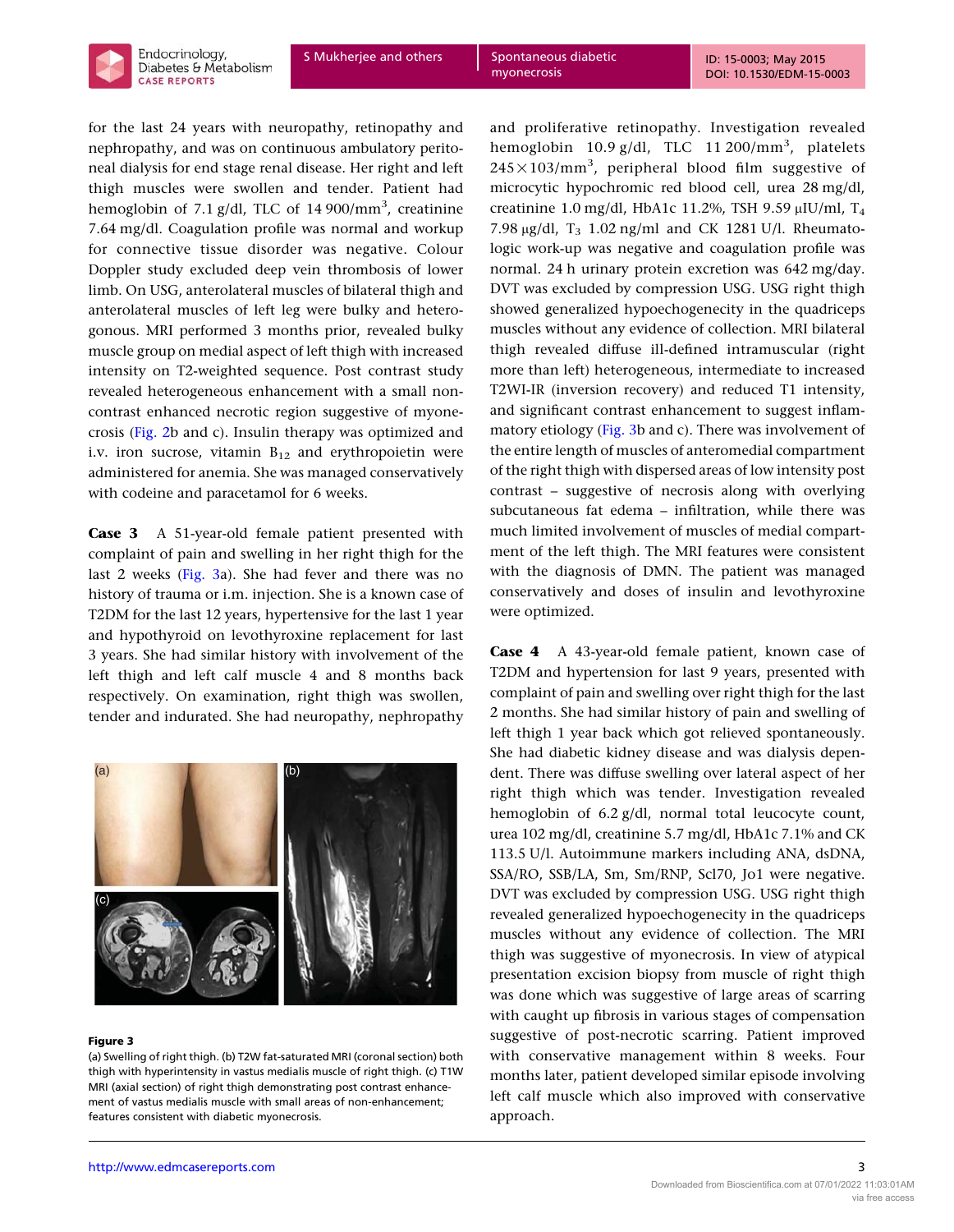# Discussion

In this small series we report on four patients of DMN (Table 1). The first patient had isolated calf muscle involvement while the third and fourth patients developed DMI in various muscles groups (thigh with or without calf muscle) at different time frames. The second patient had simultaneous involvement of multiple groups of muscles. All these patients had long-standing diabetes with diabetic microvascular complications as a common factor. The last case has been previously reported by us [\(2\)](#page-5-0).

Two of our patients had associated hypothyroidism. One of them was already on treatment with normal  $T_4$ and the other one was having sub-clinical hypothyroidism for the first time. In both of them the treatment was optimized. The association of hypothyroidism with myalgia and elevated CK levels is well documented in the literature; however, it is usually seen in those patients with long-standing untreated hypothyroidism. Further, acute-onset symptoms, focal involvement of specific group of muscles and features of SIRS are not the usual presenting manifestation of hypothyroidism.

Statin induced myopathy is not plausible in any of our patient as all of them were statin naïve at the time of presentation.

DMN or DMI is a rare complication of diabetes mellitus. It is more common in patients with T1DM and women with T2DM [\(3\)](#page-5-0). It occurs in patients with longstanding diabetes  $(>15$  years) along with microvascular complications including retinopathy (71%), nephropathy (57%) and/or neuropathy (55%). Patients usually present

at a mean age of 40 years with acute or subacute onset pain, tenderness and edema of muscles [\(3\).](#page-5-0) Muscles of thigh and hip are more commonly involved, with the most common muscle being quadriceps (60–65%), followed by hip adductors (13%), hamstrings (8%) and hip flexors (2%). Further, calf muscles may also be affected in DMN [\(4\)](#page-5-0). In our series, calf muscles were involved in three patients. In the literature, there are only few case reports of unusual sites of muscle involvement in DMN. Martinez et al. [\(5\)](#page-5-0) reported a case of DMN where proximal muscles of both upper and lower limbs were involved. Similarly Mukhopadhyay et al. [\(6\)](#page-5-0) reported a patient with DMN, in whom proximal muscles of both upper limbs were involved. DMN or DMI is a rare complication of diabetes mellitus. It is more common in patients with T1DM and women with T2DM [\(3\)](#page-5-0). It occurs in patients with long-standing diabetes  $(>15$  years) along with microvascular complications including retinopathy (71%), nephropathy (57%) and/or neuropathy (55%). Patients usually present at a mean age of 40 years with acute or subacute onset pain, tenderness and edema of muscles [\(3\)](#page-5-0). Muscles of thigh and hip are more commonly involved, with the most common muscle being quadriceps (60–65%), followed by hip adductors (13%), hamstrings (8%) and hip flexors (2%). Further, calf muscles may also be affected in DMN [\(4\)](#page-5-0). In our series, calf muscles were involved in three patients. In the literature, there are only few case reports of unusual sites of muscle involvement in DMN. Martinez *et al.* [\(5\)](#page-5-0) reported a case of DMN where proximal muscles of both upper and

| <b>Parameters</b>                 | <b>Patient 1</b>      | <b>Patient 2</b>                               | <b>Patient 3</b>                               | <b>Patient 4</b>                                |  |
|-----------------------------------|-----------------------|------------------------------------------------|------------------------------------------------|-------------------------------------------------|--|
| Gender                            |                       |                                                |                                                |                                                 |  |
| Age (years)                       | 42                    | 48                                             | 51                                             | 43                                              |  |
| <b>Diabetes</b>                   | Type 2                | Type 2                                         | Type 2                                         | Type 2                                          |  |
| Duration (years)                  | 11                    | 24                                             | 12                                             |                                                 |  |
| Nephropathy                       | $\, + \,$             | $^+$                                           | $^{+}$                                         |                                                 |  |
| Retinopathy                       | $\, + \,$             | $^+$                                           | $^+$                                           |                                                 |  |
| Nephropathy                       | $^{+}$                | $\pm$                                          | $^{+}$                                         |                                                 |  |
| Comorbities                       | <b>HTN</b>            | <b>HTN</b>                                     | <b>HTN</b>                                     | <b>HTN</b>                                      |  |
|                                   | <b>Hypothyroidism</b> |                                                | Hypothyroidism                                 |                                                 |  |
| Muscle group                      | Right calf            | Anterolateral group of<br>muscle of both thigh | Anteromedial group of<br>muscle in right thigh | Anterolateral group of<br>muscle of right thigh |  |
|                                   |                       | Medial group of muscle<br>of left thigh        | Medial group of muscle<br>in left thigh        |                                                 |  |
|                                   |                       | Anterolateral group of<br>muscle of left leg   |                                                |                                                 |  |
| MRI                               | s/o myonecrosis       | s/o myonecrosis                                | s/o myonecrosis                                | s/o myonecrosis                                 |  |
| Treatment for DMN Paracetamol and | tramadol (6 weeks)    | Codeine and<br>paracetamol (6 weeks)           | Paracetamol and<br>tramadol (6 weeks)          | Paracetamol and<br>tramadol (6 weeks)           |  |
| Outcome                           | Improved              | Improved                                       | Improved                                       | Improved                                        |  |

| Table 1 Summary of four cases with DMN. |  |  |
|-----------------------------------------|--|--|
|                                         |  |  |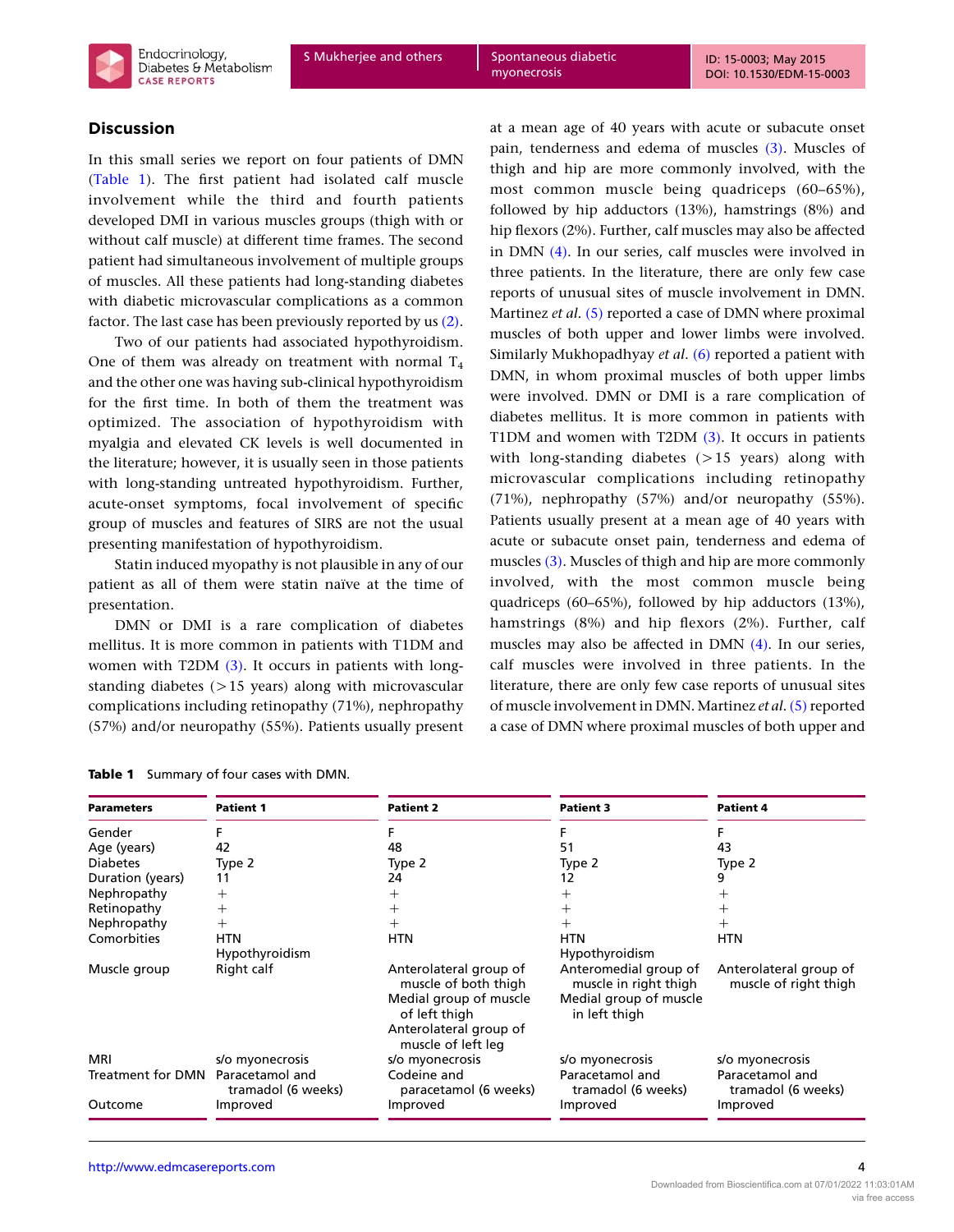lower limbs were involved. Similarly Mukhopadhyay et al. [\(6\)](#page-5-0) reported a patient with DMN, in whom proximal muscles of both upper limbs were involved.

Endocrinology. Diabetes & Metabolism

**CASE REPORTS** 

Patients with DMI commonly present with tender and swollen muscles with elevated inflammatory markers and normal or mildly elevated creatine phosphokinase (CPK)[\(7\)](#page-5-0). DVT, hematoma, abscess, pyomyositis, fasciitis, myositis and malignancy should be considered as differential diagnosis. Inclusion body myositis, an autoimmune disorder is another close differential diagnosis. Sub acute– chronic onset, gradually progressive proximal muscle weakness (with distal muscle involvement later-on), typical histological findings – rimmed vacuoles, mononuclear cell infiltrates and filamentous inclusions, generalized myopathic pattern on EMG and lack of contrast enhancement of the involved muscle is highly suggestive of IBM. Our first patient presented with diffuse globular swelling of right calf with involvement of muscles of each compartment, thereby clinically mimicking DVT of the right leg. MRI usually clinches the diagnosis and where diagnostic uncertainty exists, muscle biopsy may be considered [\(7\)](#page-5-0). Typical MRI finding include diffuse enlargement of involved muscles, partial loss of normal fatty intermuscular septae and small, focal, rim-enhancing fluid collections. T1-weighted sequence demonstrates loss of normal intramuscular septae [\(8\)](#page-5-0). T2-weighted images are the best tool to visualize subcutaneous edema, subfascial fluid, and specific muscle involvement [\(9\)](#page-5-0). T2-weighted MRI sequence has a sensitivity of about 90% for the diagnosis of active muscle disease but it has a specificity of only 43% for muscle infarction  $(10)$ . Open muscle biopsy remains the gold standard, with a specificity of  $\sim$  95% [\(10\)](#page-5-0). However, it is associated with poor wound healing and a higher risk of infection, seroma and haematoma. Therefore, currently it is recommended to make the diagnosis of DMN on the basis of clinical presentation and radiological findings; open muscle biopsy should be limited to atypical cases only [\(7\)](#page-5-0). Histological findings of DMN include: edematous connective tissue and fascia, small pockets of edematous fluid deep to fascia with no evidence of pus, pale and woody muscles. Abundant lymphocytic infiltration and patchy atrophic fibers with surrounding fibrosis may also be seen  $(8)$ . Two of our patients underwent biopsy as they had relatively atypical presentation. Some authors recommended MRI guided muscle biopsy which may be target specific and reduce the risk of complications [\(8\).](#page-5-0) Contributing factors for poor wound healing in this subset of patients are decreased cellular and growth factor response, alterations in macrophage function, poor quality of collagen and granulation tissue, abnormal keratinocyte and fibroblast migration

and proliferation, and disturbance in balance between the accumulation of extracellular matrix components and their remodeling by mixed metalloproteinases [\(9\) \(11\).](#page-5-0)

Pathogenesis of DMN is not well understood. Atherosclerosis, diabetic microangiopathy, ischemia-reperfusion injury and vasculitis with thrombosis have been implicated in the pathogenesis of DMI  $(9)$  (11). Others have proposed alterations in coagulation cascade (increased factor VII and plasminogen activator inhibitor activity) and occlusion of small vessels due to atheroembolism as the potential mechanisms [\(12\)](#page-5-0). Few patients of DMI have also been found to have antiphospholipid antibody [\(13\)](#page-5-0). However, atherosclerotic vascular obliteration appears to be the most widely accepted hypothesis. Trimodal treatment strategies have been described: supportive (bed rest, non-nephrotoxic analgesics), medical (anti-platelet agents, steroids) and rarely surgical exploration. In a study, the mean duration of recovery for the three strategies was 5.5, 8.1 and 13 weeks respectively [\(12\)](#page-5-0). Hence, supportive management has the best outcome. However, recurrence rate are reported to be high (40%) with a 2 year mortality rate of 10% [\(12\).](#page-5-0)

## Conclusion

Myonecrosis is a rare complication of diabetes and require high index of suspicion for the diagnosis which avoids indiscriminate use of antibiotics. It should be considered in patients of diabetes mellitus with long duration of the disease with accompanying microvascular complications who present with acute–subacute onset severe focal muscle pain in the absence of systemic symptoms. MRI is the most sensitive test for diagnosis. Muscle biopsy should be reserved for atypical cases only. Tight glycemic control, bed rest and analgesia are the cornerstone of treatment. Most of our patients had atypical presentation with synchronous/ metachronous involvement of multiple groups of muscles.

#### Funding

#### Patient consent

Declaration of interest

The authors declare that there is no conflict of interest that could be perceived as prejudicing the impartiality of the research reported.

This research did not receive any specific grant from any funding agency in the public, commercial or not-for-profit sector.

Written, informed consent was obtained from all the patients for publication of this report.